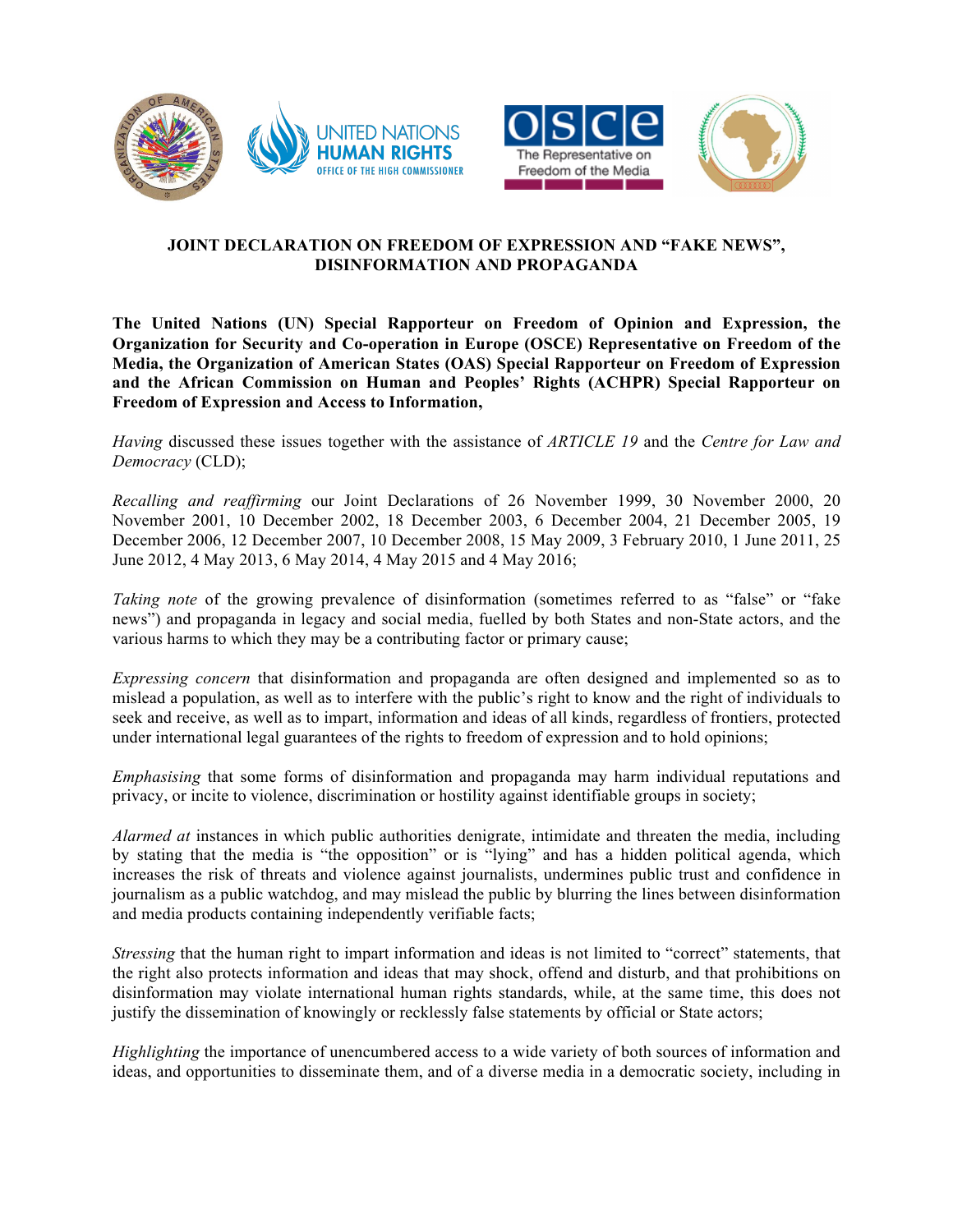terms of facilitating public debates and open confrontation of ideas in society, and acting as a watchdog of government and the powerful;

*Reiterating* that States are under a positive obligation to foster an enabling environment for freedom of expression, which includes promoting, protecting and supporting diverse media, something which has come under growing pressure due to the increasingly difficult economic environment for the traditional media;

*Acknowledging* the transformative role played by the Internet and other digital technologies in supporting individuals' ability to access and disseminate information and ideas, which both enables responses to disinformation and propaganda, while also facilitating their circulation;

*Reaffirming* the responsibilities of intermediaries, which facilitate the enjoyment of the right to freedom of expression through digital technologies, to respect human rights;

*Deploring* attempts by some governments to suppress dissent and to control public communications through such measures as: repressive rules regarding the establishment and operation of media outlets and/or websites; interference in the operations of public and private media outlets, including by denying accreditation to their journalists and politically-motivated prosecutions of journalists; unduly restrictive laws on what content may not be disseminated; the arbitrary imposition of states of emergency; technical controls over digital technologies such as blocking, filtering, jamming and closing down digital spaces; and efforts to "privatise" control measures by pressuring intermediaries to take action to restrict content;

*Welcoming and encouraging* civil society and media efforts aimed at identifying and raising awareness about deliberately false news stories, disinformation and propaganda;

*Concerned* about some measures taken by intermediaries to limit access to or the dissemination of digital content, including through automated processes, such as algorithms or digital recognition-based content removal systems, which are not transparent in nature, which fail to respect minimum due process standards and/or which unduly restrict access to or the dissemination of content;

*Adopt*, in Vienna, on 3 March 2017, the following Joint Declaration on Freedom of Expression and "Fake News", Disinformation and Propaganda:

- 1. General Principles:
	- a. States may only impose restrictions on the right to freedom of expression in accordance with the test for such restrictions under international law, namely that they be provided for by law, serve one of the legitimate interests recognised under international law, and be necessary and proportionate to protect that interest.
	- b. Restrictions on freedom of expression may also be imposed, as long as they are consistent with the requirements noted in paragraph 1(a), to prohibit advocacy of hatred on protected grounds that constitutes incitement to violence, discrimination or hostility (in accordance with Article 20(2) of the *International Covenant on Civil and Political Rights*).
	- c. The standards outlined in paragraphs 1(a) and (b) apply regardless of frontiers so as to limit restrictions not only within a jurisdiction but also those which affect media outlets and other communications systems operating from outside of the jurisdiction of a State as well as those reaching populations in States other than the State of origin.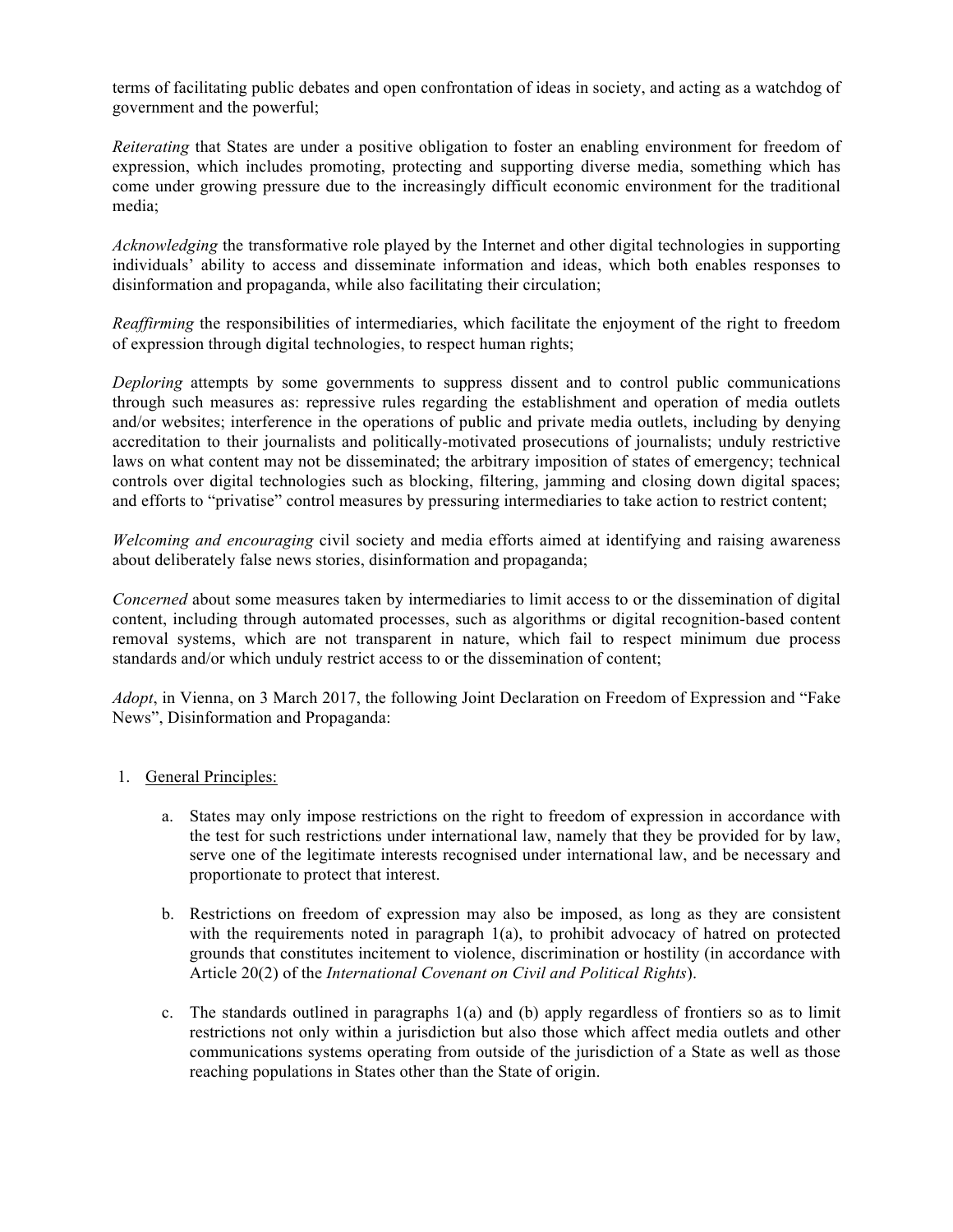- d. Intermediaries should never be liable for any third party content relating to those services unless they specifically intervene in that content or refuse to obey an order adopted in accordance with due process guarantees by an independent, impartial, authoritative oversight body (such as a court) to remove it and they have the technical capacity to do that.
- e. Consideration should be given to protecting individuals against liability for merely redistributing or promoting, through intermediaries, content of which they are not the author and which they have not modified.
- f. State mandated blocking of entire websites, IP addresses, ports or network protocols is an extreme measure which can only be justified where it is provided by law and is necessary to protect a human right or other legitimate public interest, including in the sense of that it is proportionate, there are no less intrusive alternative measures which would protect the interest and it respects minimum due process guarantees.
- g. Content filtering systems which are imposed by a government and which are not end-user controlled are not justifiable as a restriction on freedom of expression.
- h. The right to freedom of expression applies "regardless of frontiers" and jamming of signals from a broadcaster based in another jurisdiction, or the withdrawal of rebroadcasting rights in relation to that broadcaster's programmes, is legitimate only where the content disseminated by that broadcaster has been held by a court of law or another independent, authoritative and impartial oversight body to be in serious and persistent breach of a legitimate restriction on content (i.e. one that meets the conditions of paragraph  $1(a)$ ) and other means of addressing the problem, including by contacting the relevant authorities of the host State, have proven to be demonstrably ineffective.

## 2. Standards on Disinformation and Propaganda:

- a. General prohibitions on the dissemination of information based on vague and ambiguous ideas, including "false news" or "non-objective information", are incompatible with international standards for restrictions on freedom of expression, as set out in paragraph  $1(a)$ , and should be abolished.
- b. Criminal defamation laws are unduly restrictive and should be abolished. Civil law rules on liability for false and defamatory statements are legitimate only if defendants are given a full opportunity and fail to prove the truth of those statements and also benefit from other defences, such as fair comment.
- c. State actors should not make, sponsor, encourage or further disseminate statements which they know or reasonably should know to be false (disinformation) or which demonstrate a reckless disregard for verifiable information (propaganda).
- d. State actors should, in accordance with their domestic and international legal obligations and their public duties, take care to ensure that they disseminate reliable and trustworthy information, including about matters of public interest, such as the economy, public health, security and the environment.
- 3. Enabling Environment for Freedom of Expression: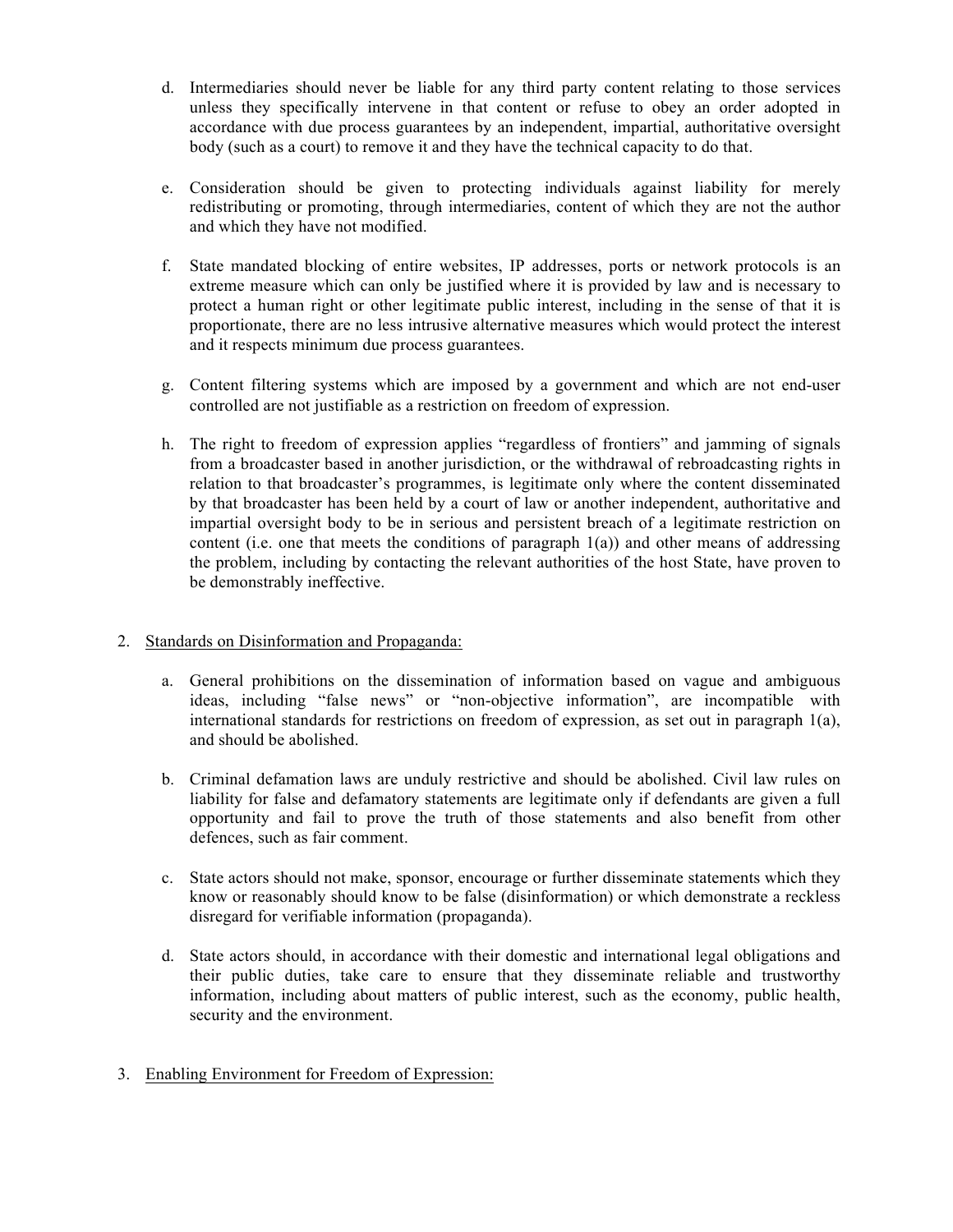- a. States have a positive obligation to promote a free, independent and diverse communications environment, including media diversity, which is a key means of addressing disinformation and propaganda.
- b. States should establish a clear regulatory framework for broadcasters which is overseen by a body which is protected against political and commercial interference or pressure and which promotes a free, independent and diverse broadcasting sector.
- c. States should ensure the presence of strong, independent and adequately resourced public service media, which operate under a clear mandate to serve the overall public interest and to set and maintain high standards of journalism.
- d. States should put in place other measures to promote media diversity which may include, as warranted by the situation, some or all of the following:
	- i. Providing subsidies or other forms of financial or technical support for the production of diverse, quality media content;
	- ii. Rules prohibiting undue concentration of media ownership; and
	- iii. Rules requiring media outlets to be transparent about their ownership structures.
- e. States should take measures to promote media and digital literacy, including by covering these topics as part of the regular school curriculum and by engaging with civil society and other stakeholders to raise awareness about these issues.
- f. States should consider other measures to promote equality, non-discrimination, inter-cultural understanding and other democratic values, including with a view to addressing the negative effects of disinformation and propaganda.
- 4. Intermediaries
	- a. Where intermediaries intend to take action to restrict third party content (such as deletion or moderation) which goes beyond legal requirements, they should adopt clear, pre-determined policies governing those actions. Those policies should be based on objectively justifiable criteria rather than ideological or political goals and should, where possible, be adopted after consultation with their users.
	- b. Intermediaries should take effective measures to ensure that their users can both easily access and understand any policies and practices, including terms of service, they have in place for actions covered by paragraph 4(a), including detailed information about how they are enforced, where relevant by making available clear, concise and easy to understand summaries of or explanatory guides to those policies and practices.
	- c. In taking actions covered by paragraph 4(a), intermediaries should respect minimum due process guarantees including by notifying users promptly when content which they created, uploaded or host may be subject to a content action and giving the user an opportunity to contest that action, subject only to legal or reasonable practical constraints, by scrutinising claims under such policies carefully before taking action and by applying measures consistently.
	- d. The standards outlined in paragraph 4(b) should, subject only to legitimate competitive or operational needs, also be applied to any automated processes (whether algorithmic or